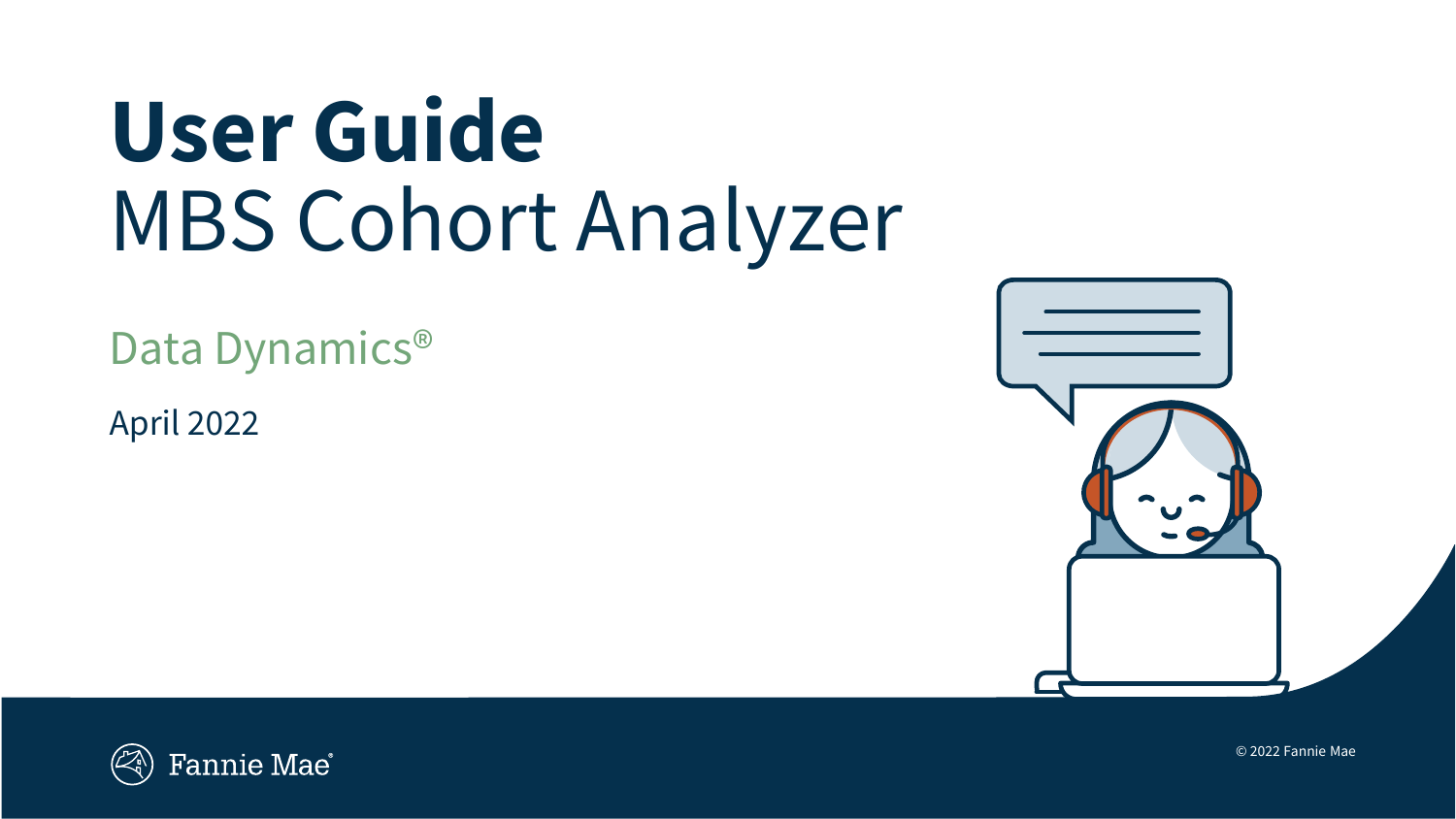# **MBS Cohort Analyzer**

Dashboard available in the **[MBS section](https://datadynamics.fanniemae.com/data-dynamics/#/reportMenu;category=MBS)** of Data Dynamics



Analyze historical prepayment sensitivity at varying refi incentives or at differing levels of seasoning on userdefined loan population cohorts in agency MBS collateral.

# **Extensive Customization Capabilities**

User defined loan cohorts and comparative analysis facilitated across two dimensions – Series and Subcohorts.

# 3

 $\overline{4}$ 

 $\mathbf 1$ 

 $\mathcal{Z}$ 

**Insights** 

This two-dimensional capability allows users to analyze the relationship between various loan attributes and their impact on prepayment sensitivity.

# **Access**

Accessible through the MBS tile in Data Dynamics, click on [MBS Cohort Analyzer](https://datadynamics.fanniemae.com/data-dynamics/#/reportMenu;category=MBS) to access the new tool.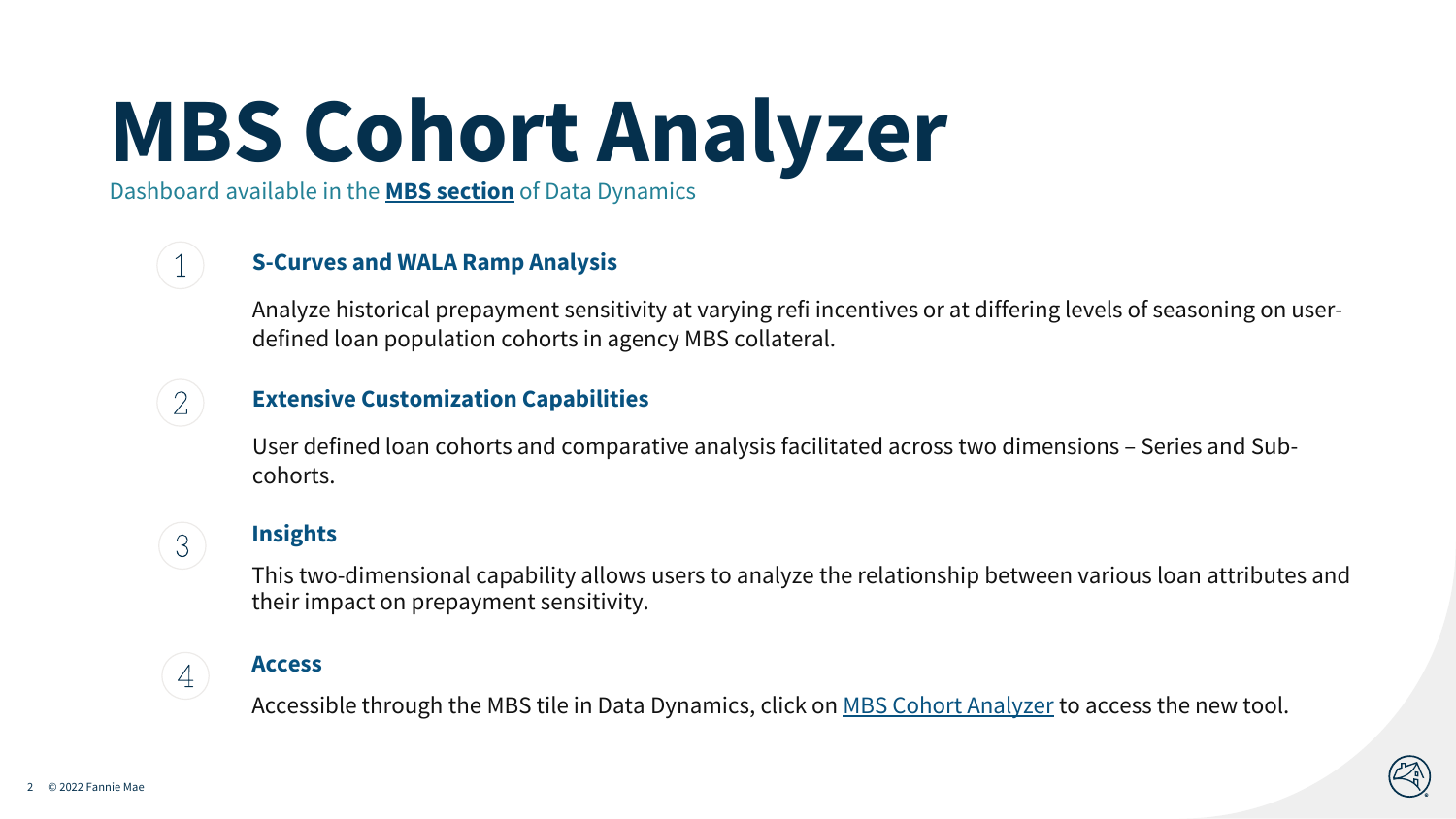# **Dashboard Layout**

**The dashboard includes two panels with each panel allowing the user to employ it for S-Curve or WALA Ramp analysis.** 

# **Getting Started**

- The default view is set to display the Fannie Mae UMBS 30-year cohort with the industry standard S-Curve analysis on the left and WALA ramp analysis on the right.
- This layout is customizable. Users can tailor the view via the drop-down filters and options to choose the population, by 30-year or 15-year, As-of Date, vintage, and so on.
- Note that data displayed in both the bar chart and data table corresponds to the selected Series bucket, which can be changed by clicking on the chosen bucket at the top of the respective chart.



# **Default Dashboard View**

#### **Toggle View**

**1**

**3**

Switch between S-Curve and WALA ramp for each of the two panels.

#### **Filtering 2**

Employ any combination of filters to define the population for the desired cohort. Note the filters for each panel only impact that respective panel.

#### **Download Buttons**

Download rates data, S-Curve and WALA Ramp datasets and charts.

### **Bar Chart**

**4**

**5**

Each panel also displays a bar chart using either **Current UPB** or **Loan Count** as chosen in the top right-hand corner drop-down.

#### **Data Tables**

Below each analysis, a data table lists details such as Rate Incentive (for S-Curves), WALA (for WALA Ramps), Current UPB, Loan Count, and CPR. Note only one Series bucket is shown at a time.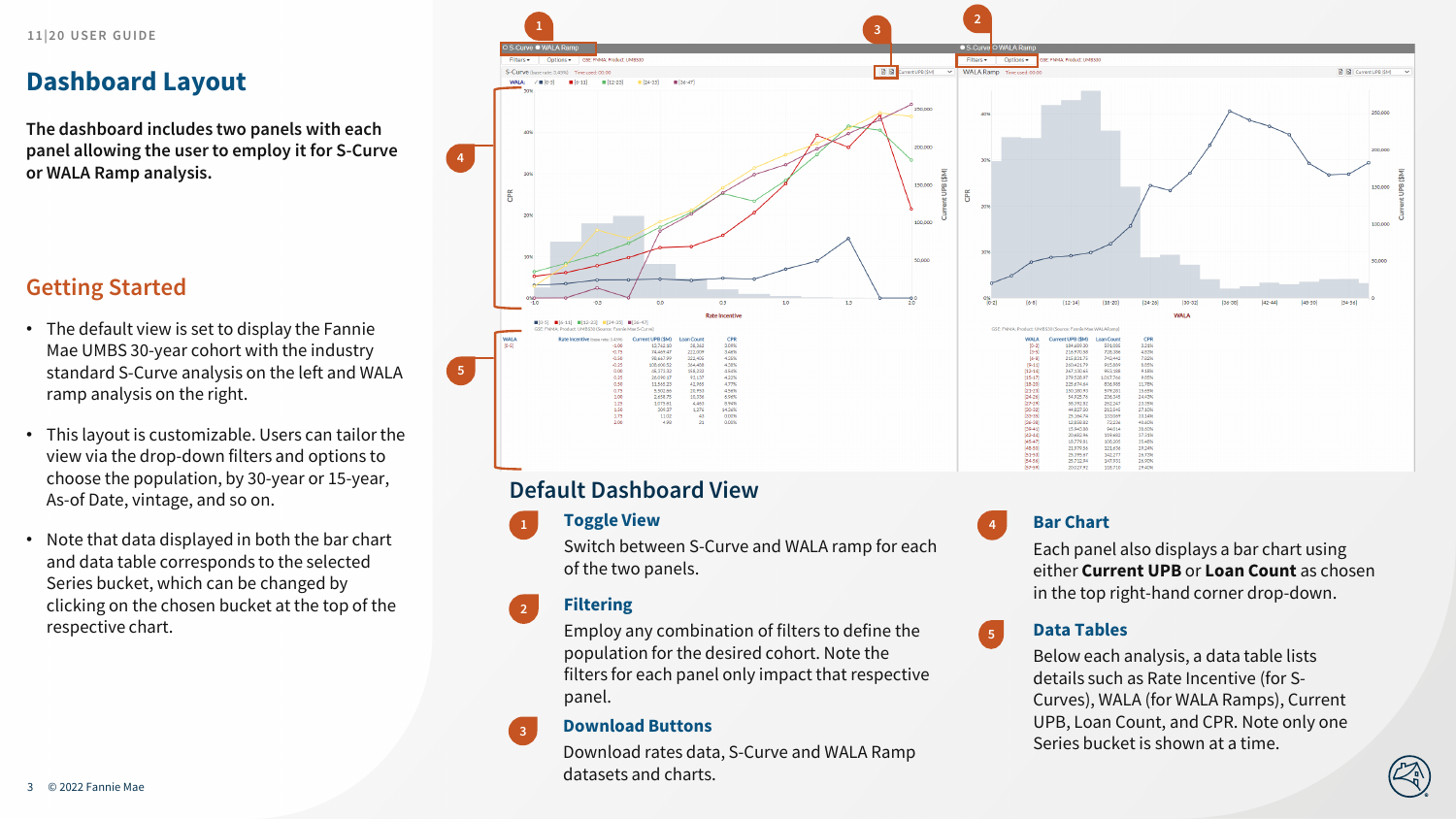# **S-Curve Analysis**

**The S-Curve tool provides two menus that help in defining the cohorts and the layout of the analysis, Filters, and Options.** 

**Comparative analysis is available across two dimensions, Series and Sub-Cohorts.** 

# **Series, Sub-Cohorts, and Filters**

- The **Series** parameter allows users to choose from a list of loan characteristics by which the underlying cohort can be split. Each selection comes with a default set of buckets represented by separate lines.
- The **Sub-Cohort** parameter represents the second order classification of the underlying population. If a characteristic is chosen, the view will split into multiple panes as defined by the buckets for the chosen characteristic. **Note that the default value for the Sub-Cohort is "None".**
- The tool also provides several other filtering capabilities to define the desired cohort. A filter can be used by checking the box and defining the range for the loan attribute. The syntax for range definition is shown by default to assist the user.



# **Considerations when Filtering**

#### **Filter by GSE 1**

**2**

Filters the chart to display data for either the selected GSE or both GSEs. Note that if "GSE" is selected in either the **Series** or **Sub-Cohort** parameters, the chart will display data for both Fannie and Freddie.

#### **Selecting the Activity Window**

The drop down allows user to choose the number of months of historical prepayments going back from the As of Date. The choices are 1, 3, 6 and 12 months. For example, the selection shown would include 3 months of activity taken from Aug, Sep and Nov factors.

#### **Filter by Pool Prefix**

**4**

**5**

**3**

Pool Prefix Glossary available [here.](https://capitalmarkets.fanniemae.com/resources/file/mbs/pdf/pool-prefix-glossary.pdf)

#### **Vintage and Issue Date**

Toggle between VTG and Issue DT. Vintage is defined as the MBS issue date for the loans minus the WALA of the pool. Issue DT includes BCPR1, 3 or 6 as Issue DT ranges.

#### **Apply Selected Filters**

Click here for any changes to take effect.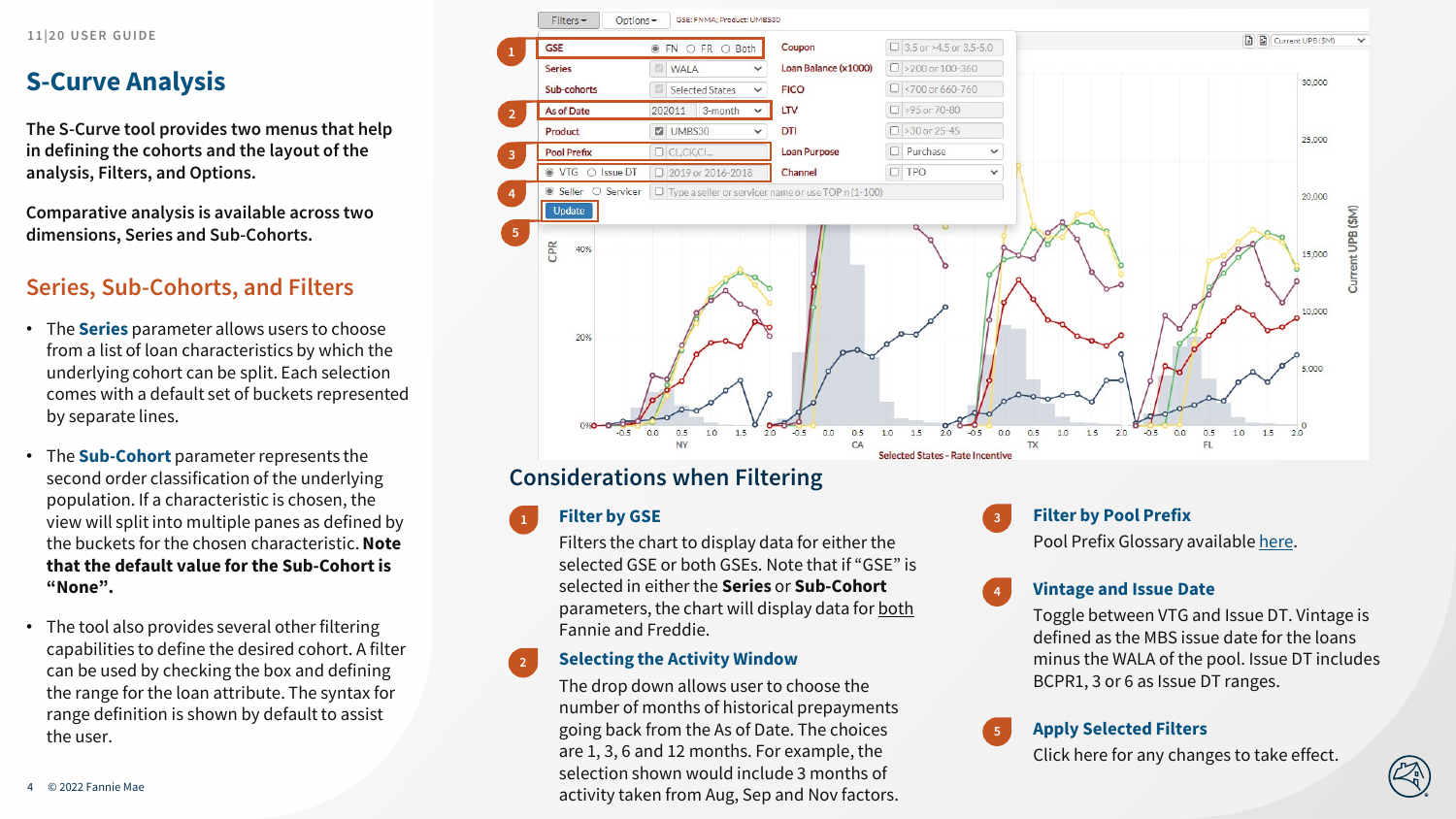# **S-Curve Analysis**

**The S-Curve tool provides two menus that help in defining the cohorts and the layout of the analysis, Filters, and Options.** 

**Comparative analysis is available across two dimensions, Series and Sub-Cohorts.** 

# **Further Customizing using Options**

- **Series** can be customized with a maximum of 10 buckets at a time. Note that not all Series choices are available for custom bucketing. The list is currently limited to States, Loan Size, FICO, LTV and DTI.
- **Sub-Cohort** can be customized with a maximum of 6 buckets at a time. The available choices for custom bucketing are the same as those in Series above.
- Note that for any changes made to the Options drop-down, the user must navigate to the Filters drop-down and select "Update" for the changes to take effect.



# **Considerations when using Options**

#### **Used to Calculate the Rate Incentive (x-axis) 1 2**

**Actual**: Average rate observed on loans with LTV<=80 and FICO >= 660 for the chosen product and GSE, that were issued one month after the performance period chosen.

**PMMS**: Survey rate published by Freddie Mac two months prior to the performance period chosen.

**Download** S-Curve rates data.

#### **Syntax for Custom Buckets**

Buckets can be customized using a list of single values, boundary conditions such as "<", or ranges using brackets or parenthesis.

Note that using a parentheses, "(", excludes the boundary value from within the range and using a square bracket, "[", includes the boundary value within the range.



#### **Download Buttons**

Download S-Curve datasets and charts.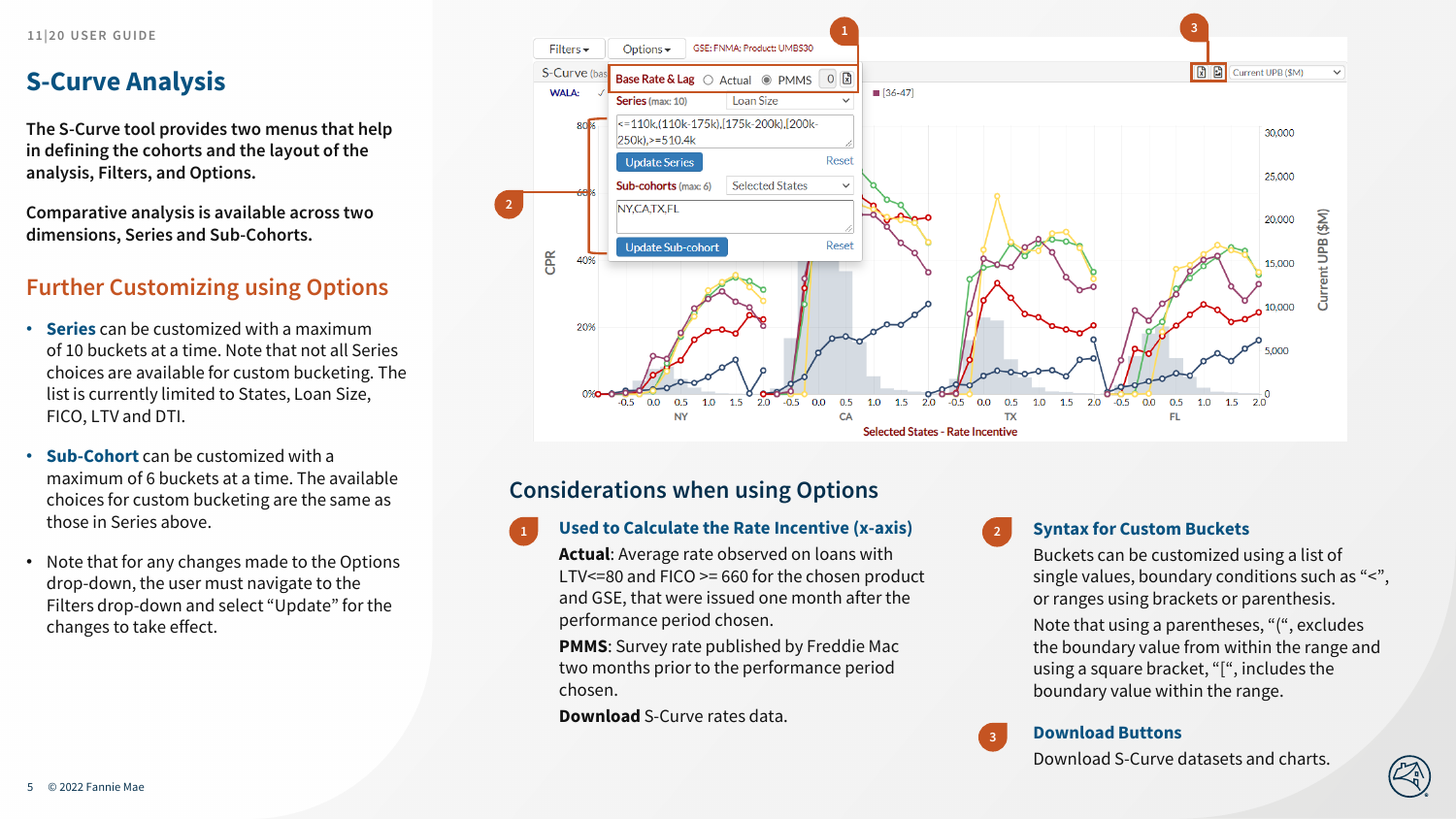# **WALA Ramp Analysis**

**The WALA Ramp tool provides two menus that help in defining the cohorts and the layout of the analysis, Filters and Options.** 

**Comparative analysis is available using the Series filter.** 

# **Customizing with Filters and Options**

- **Series** can be customized with a maximum of 10 buckets at a time. Note that not all Series choices are available for custom bucketing. The list is currently limited to States, Loan Size, FICO, LTV and DTI.
- Note that for any changes made to the Options drop-down, the user must navigate to the Filters drop-down and select "Update" for the changes to take effect.



# **Considerations when using Options**

### **Comparing Filters to S-Curve**

**1**

**2**

The same filtering capabilities are available for WALA ramps with one exception: the **Sub-Cohort** filter/option is only available for the S-Curve.

#### **Customizable WALA Buckets**

3-, 4-, 5-, or 10-year range can be chosen, which will drive the x-axis.

# **3**

**4**

#### **Syntax for Custom Buckets**

The **Series** syntax is the same as described for the S-Curves.

```
Download Buttons
```
Download WALA Ramp datasets and charts.